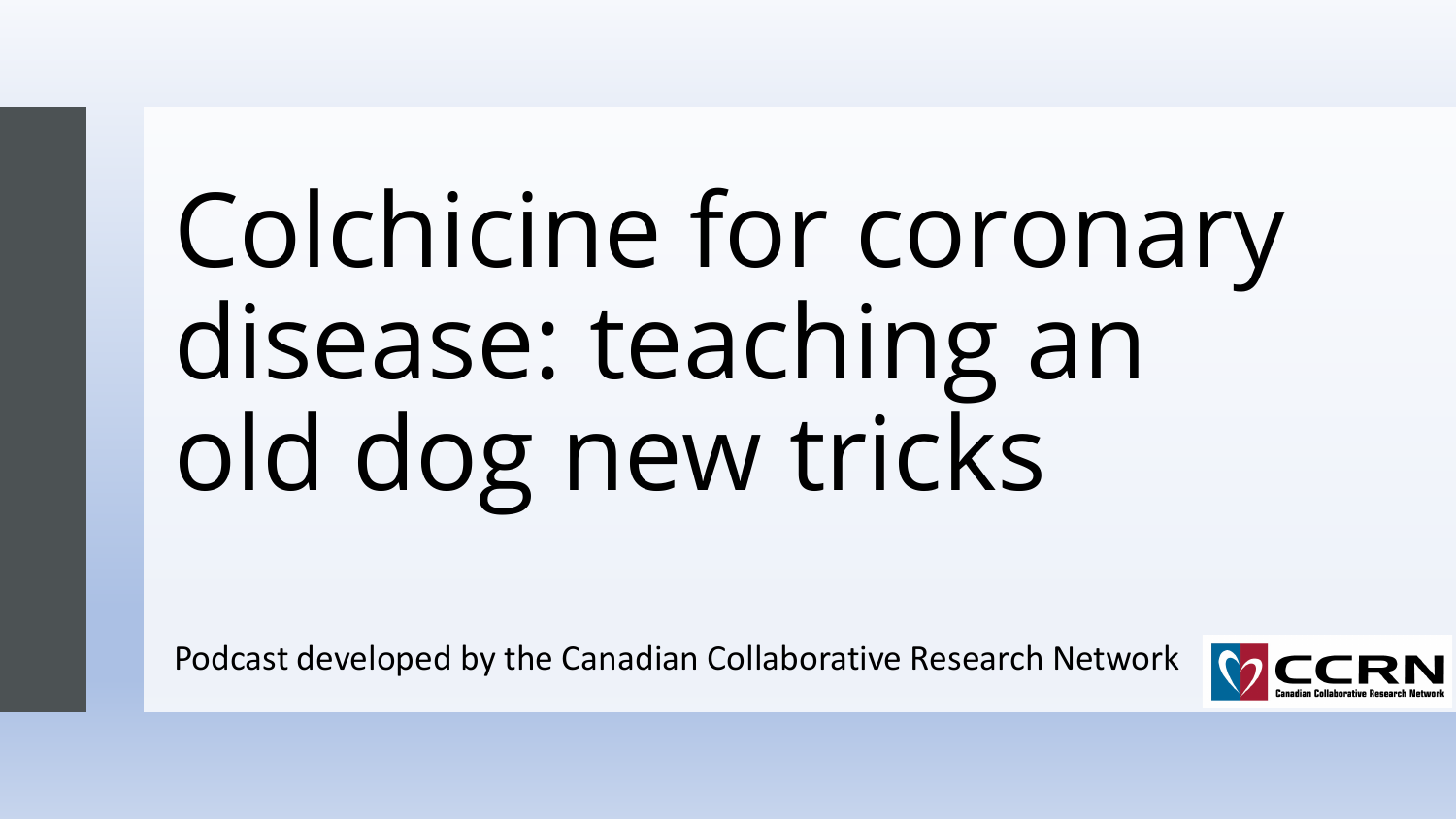# **Faculty Disclosures**

#### **Faculty: John Eikelboom**

#### **Relationships with financial sponsors:**

- **Honoraria:** CCRN, CCRN, Astra-Zeneca, Bayer, Boehringer-Ingelheim, BMS, Daiichi-Sankyo, Eli-Lilly, GSK, Janssen, Pfizer, Sanofi-Aventis, Servier
- **Funded grants/research/clinical trials:** Astra-Zeneca, Bayer, Boehringer-Ingelheim, BMS, GSK, Janssen, Pfizer, Sanofi-Aventis
- **Advisory boards/speakers' bureaus:** none
- **Patents:** none
- **Other:** none

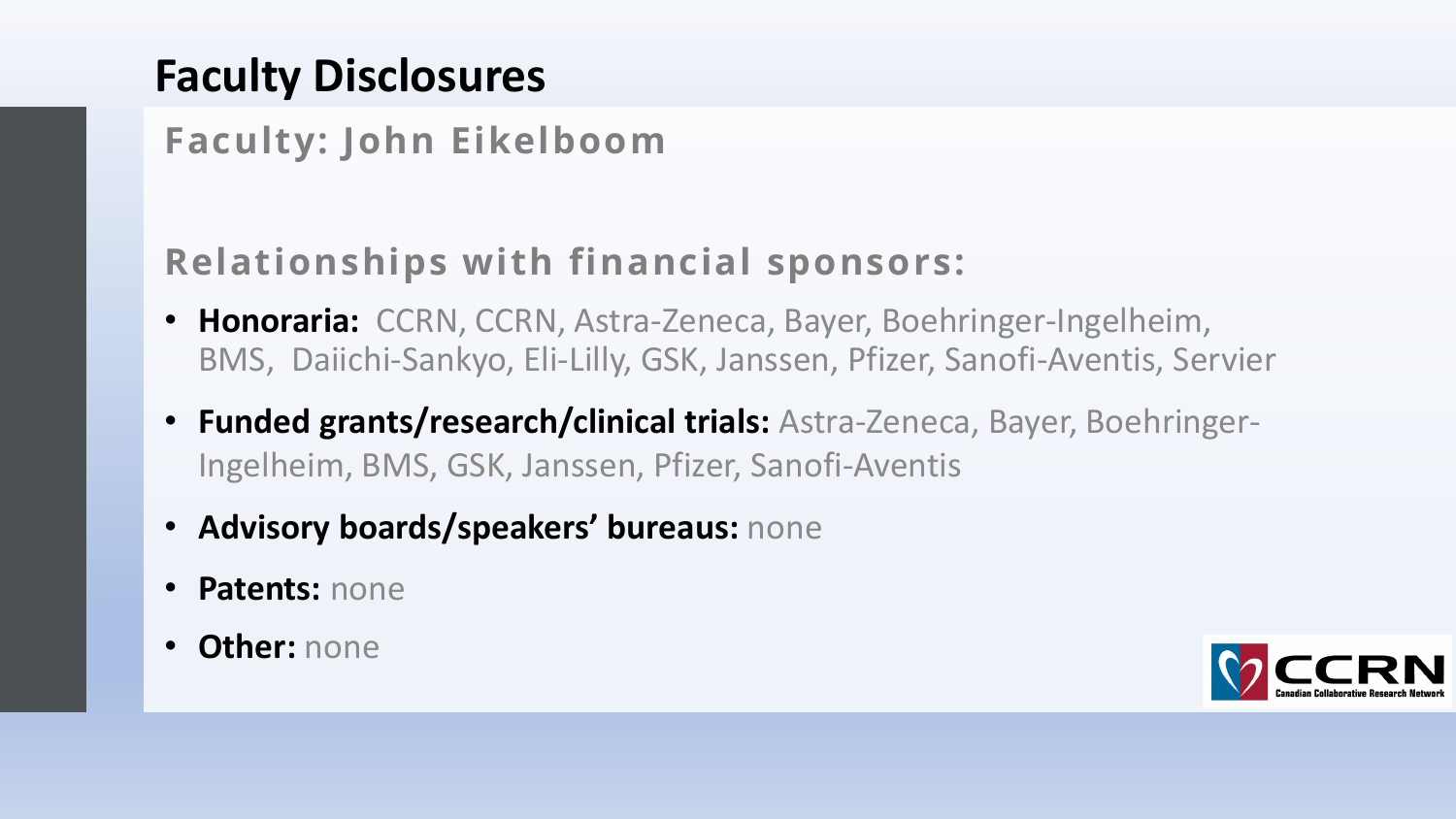#### **Presenter Disclosures**

**Faculty: Milan Gupta (Moderator)**

#### **Relationships with financial sponsors:**

- **Honoraria:** CCRN
- **Funded grants/research/clinical trials:** none
- **Advisory boards/speakers' bureaus:** none
- **Patents:** none
- **Other:** none

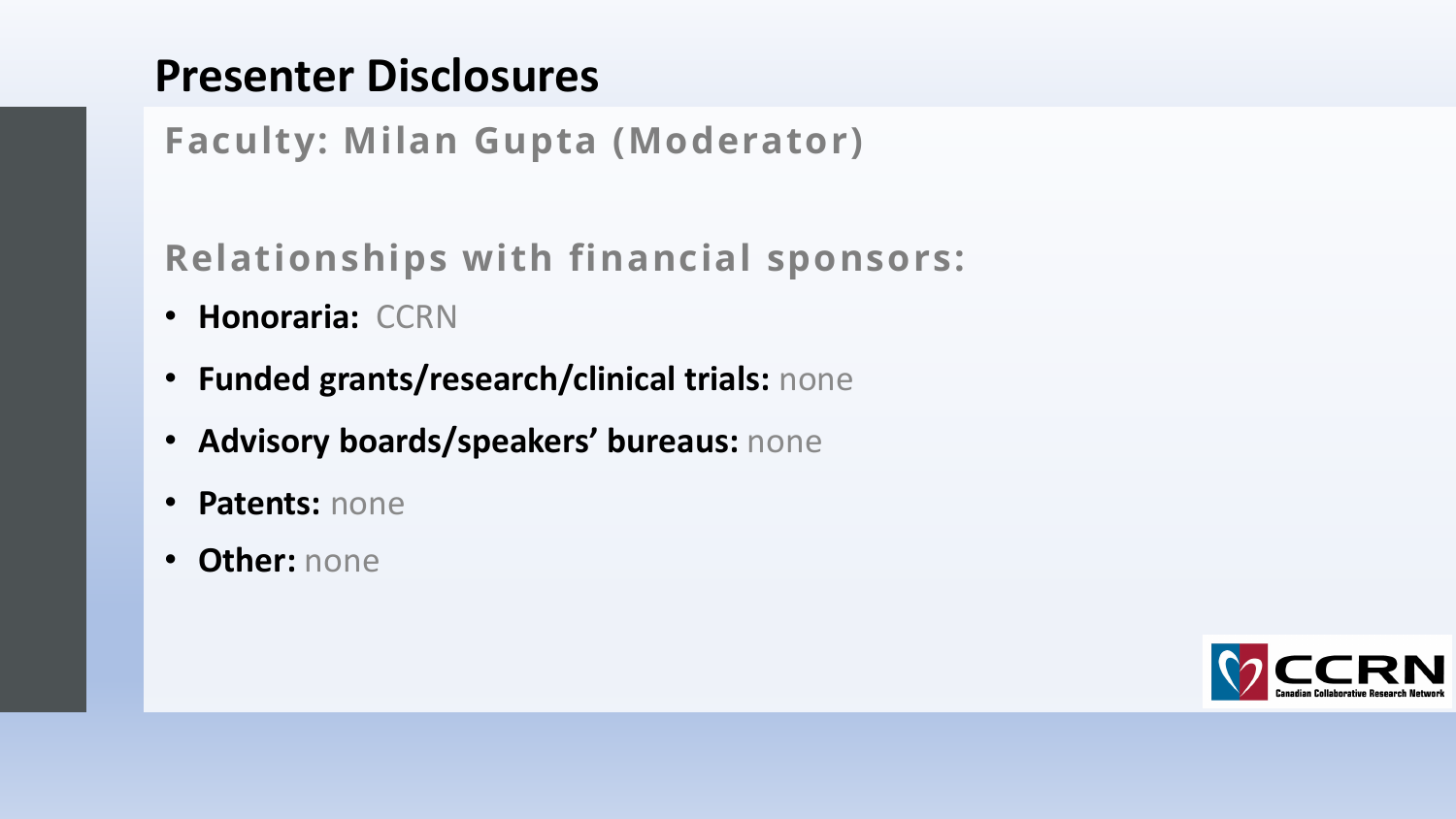This program has received in-kind support from the **Canadian Collaborative Research Network** in the form of logistical support.

**John Eikelboom** and **Milan Gupta** have received honoraria from the Canadian Collaborative Research Network for this talk.

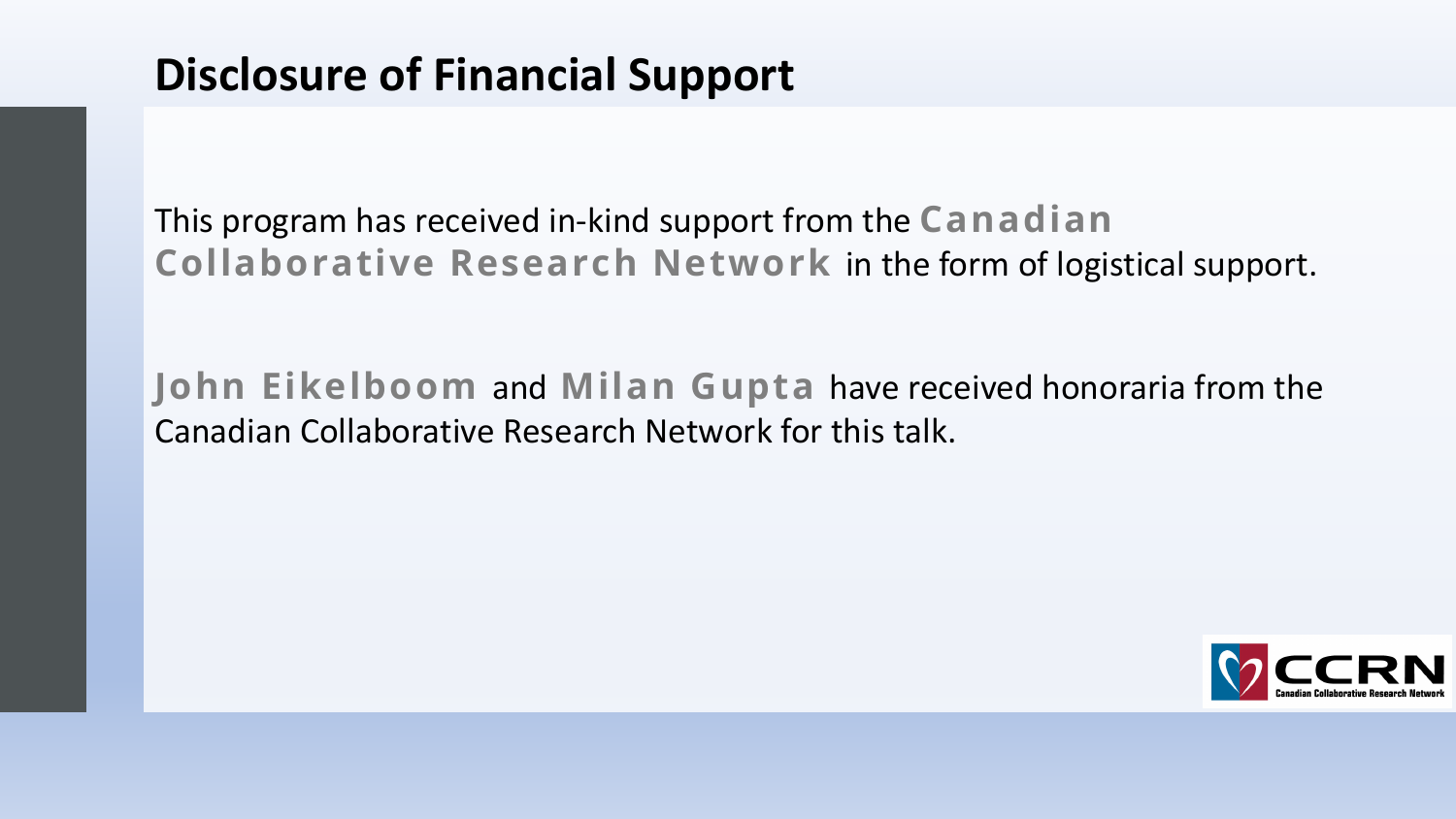### **Mitigating Potential Bias**

**Bias in this program has been mitigated using independent content validation as follows:**

- All content has been reviewed by a representative physician steering committee.
- All data have been sourced from clinically accepted evidence.
- All support used in justification of patient care recommendations conforms to generally accepted standards and the most recently available clinical data.

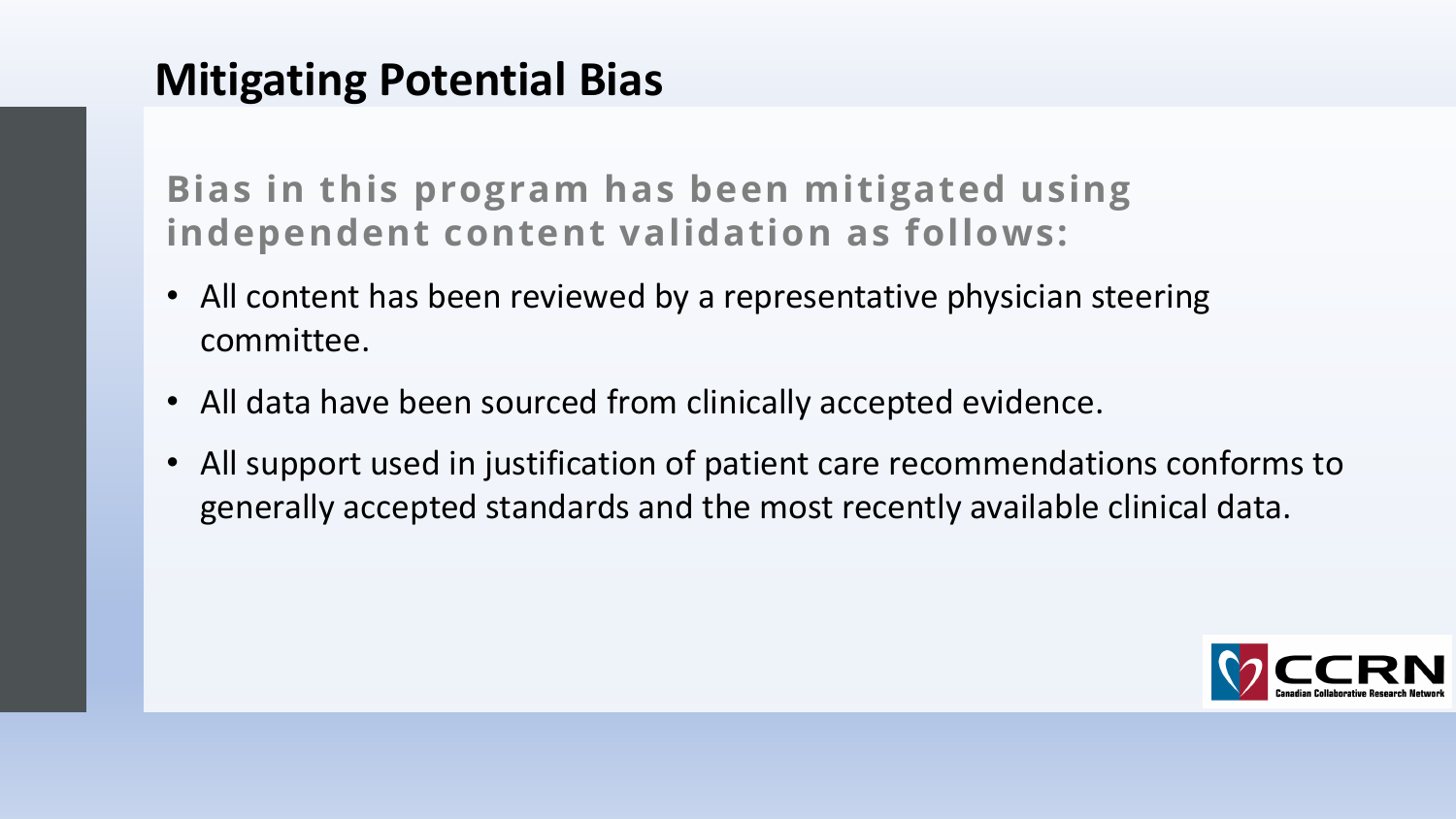

Ridker, PM et al. N Engl J Med 2017; 377:1119-1131 DOI: 10.1056/NEJMoa1707914

Ridker, PM et al. N Engl J Med. 2019; 380:752–762. doi: 10.1056/NEJMoa1809798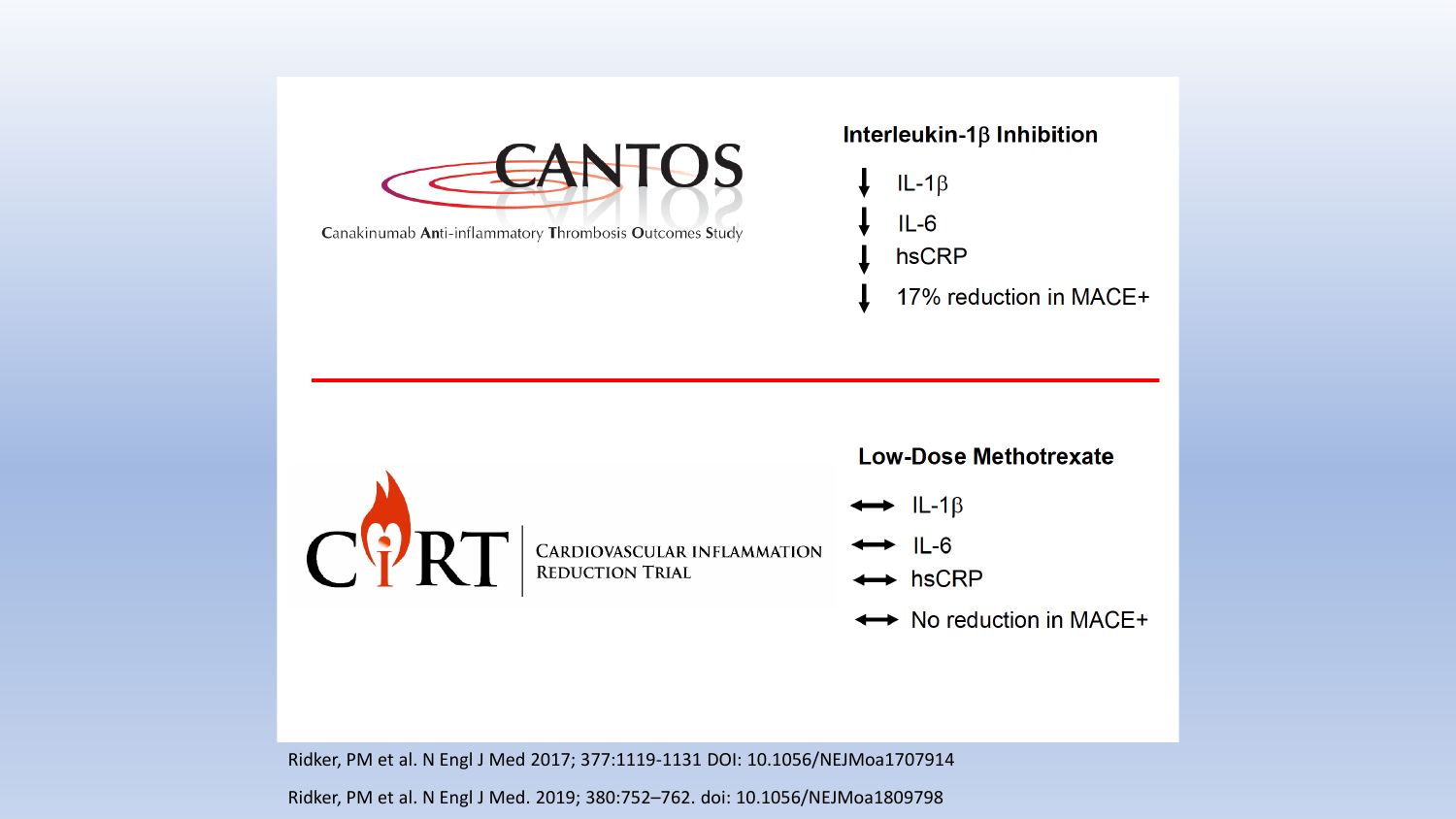

# **COLCOT- Study design**



**Secondary endpoints: Components of primary;** composite of CV death, cardiac arrest, MI or stroke; total mortality

\*provided by Pharmascience (Montreal)

Tardif, JC et al. N Engl J Med 2019; 381:2497-2505 DOI: 10.1056/NEJMoa1912388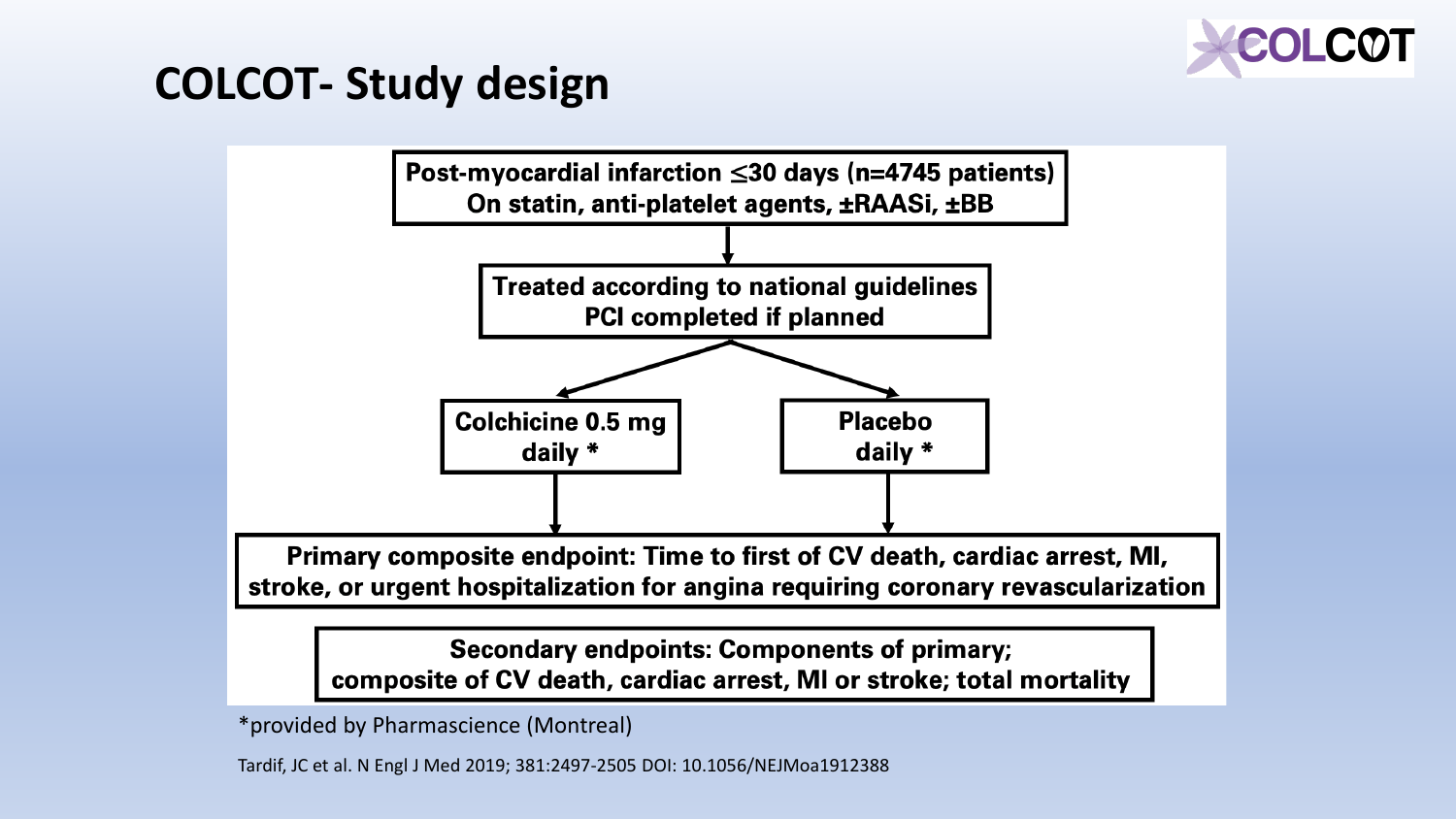#### **COLCOT- Primary Composite Outcome**



Tardif, JC et al. N Engl J Med 2019; 381:2497-2505 DOI: 10.1056/NEJMoa1912388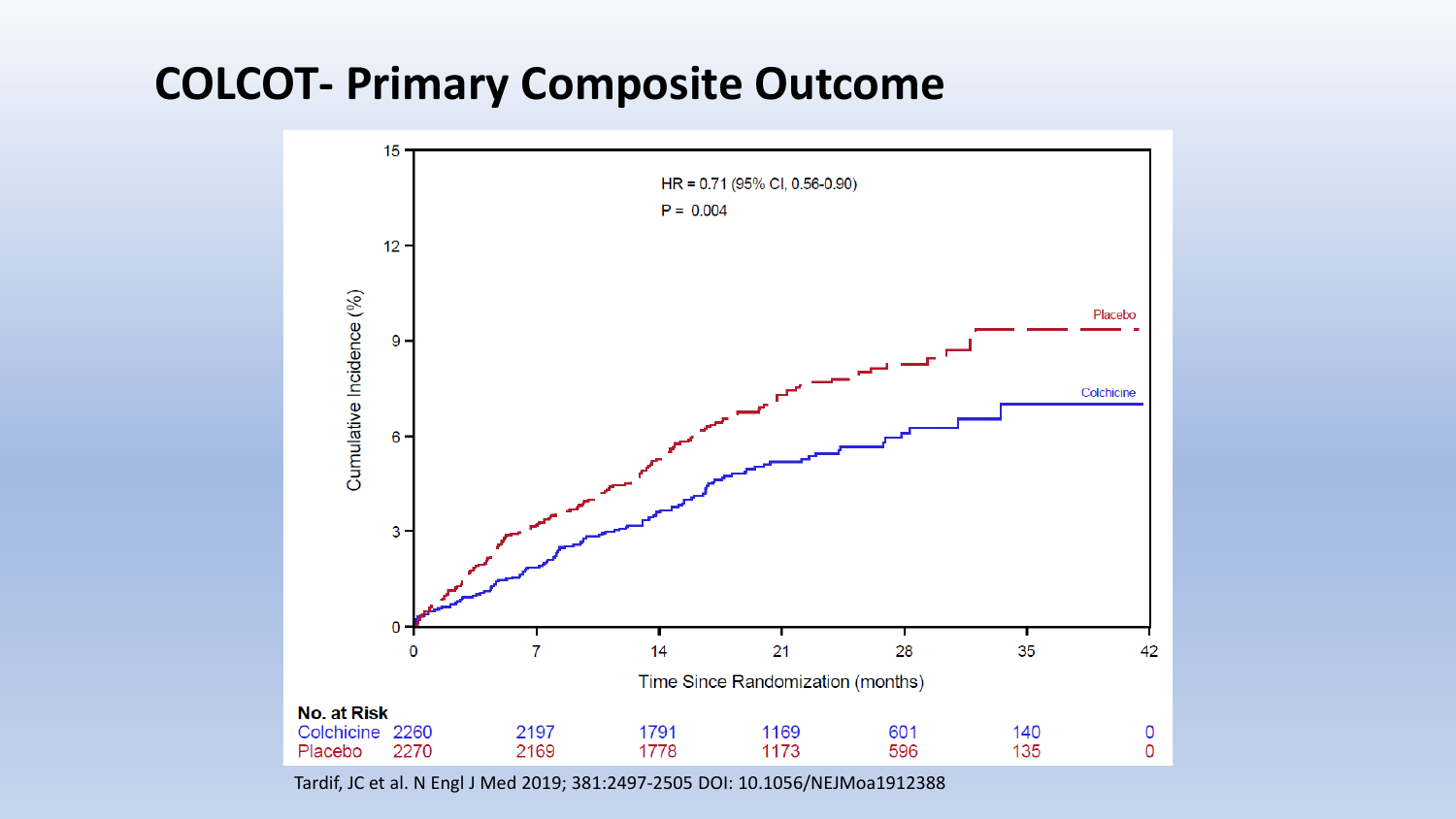# **COLCOT- Major Clinical Outcomes**

| <b>Clinical Outcome</b>                  | <b>Colchicine</b> | <b>Placebo</b> | <b>Hazard Ratio</b>           | P            |
|------------------------------------------|-------------------|----------------|-------------------------------|--------------|
| Intent-to-treat population               | $N = 2366$        | $N = 2379$     | $(95\% \text{ CI})$           | <b>Value</b> |
| Primary composite endpoint - no. $(\%)$  | $131(5.5\%)$      |                | $170(7.1\%)$ 0.77 (0.61-0.96) | 0.02         |
| $CV$ death - no. $(\%)$                  | $20(0.8\%)$       |                | $24(1.0\%)$ 0.84 (0.46-1.52)  |              |
| Resuscitated cardiac arrest - no. $(\%)$ | $5(0.2\%)$        | $6(0.3\%)$     | $0.83(0.25-2.73)$             |              |
| Myocardial infarction - no. $(\%)$       | $89(3.8\%)$       |                | 98 (4.1%) 0.91 (0.68-1.21)    |              |
| Stroke - no. $\left(\frac{0}{0}\right)$  | $5(0.2\%)$        |                | $19(0.8\%)$ 0.26 (0.10-0.70)  |              |
| Urgent hospitalization for angina        | $25(1.1\%)$       |                | $50(2.1\%)$ 0.50 (0.31-0.81)  |              |
| requiring revascularization - no. $(\%)$ |                   |                |                               |              |

| Secondary composite endpoint - no. $(\%)$ 111 $(4.7\%)$ 130 $(5.5\%)$ 0.85 $(0.66-1.10)$ |  |                                              |
|------------------------------------------------------------------------------------------|--|----------------------------------------------|
| Death - no. $(\%)$                                                                       |  | 43 $(1.8\%)$ 44 $(1.8\%)$ 0.98 $(0.64-1.49)$ |
| DVT or pulmonary embolus - no. $(\%)$                                                    |  | $10(0.4\%)$ 7 (0.3%) 1.43 (0.54-3.75)        |
| Atrial fibrillation - no. $(\%)$                                                         |  | 36 $(1.5\%)$ 40 $(1.7\%)$ 0.93 $(0.59-1.46)$ |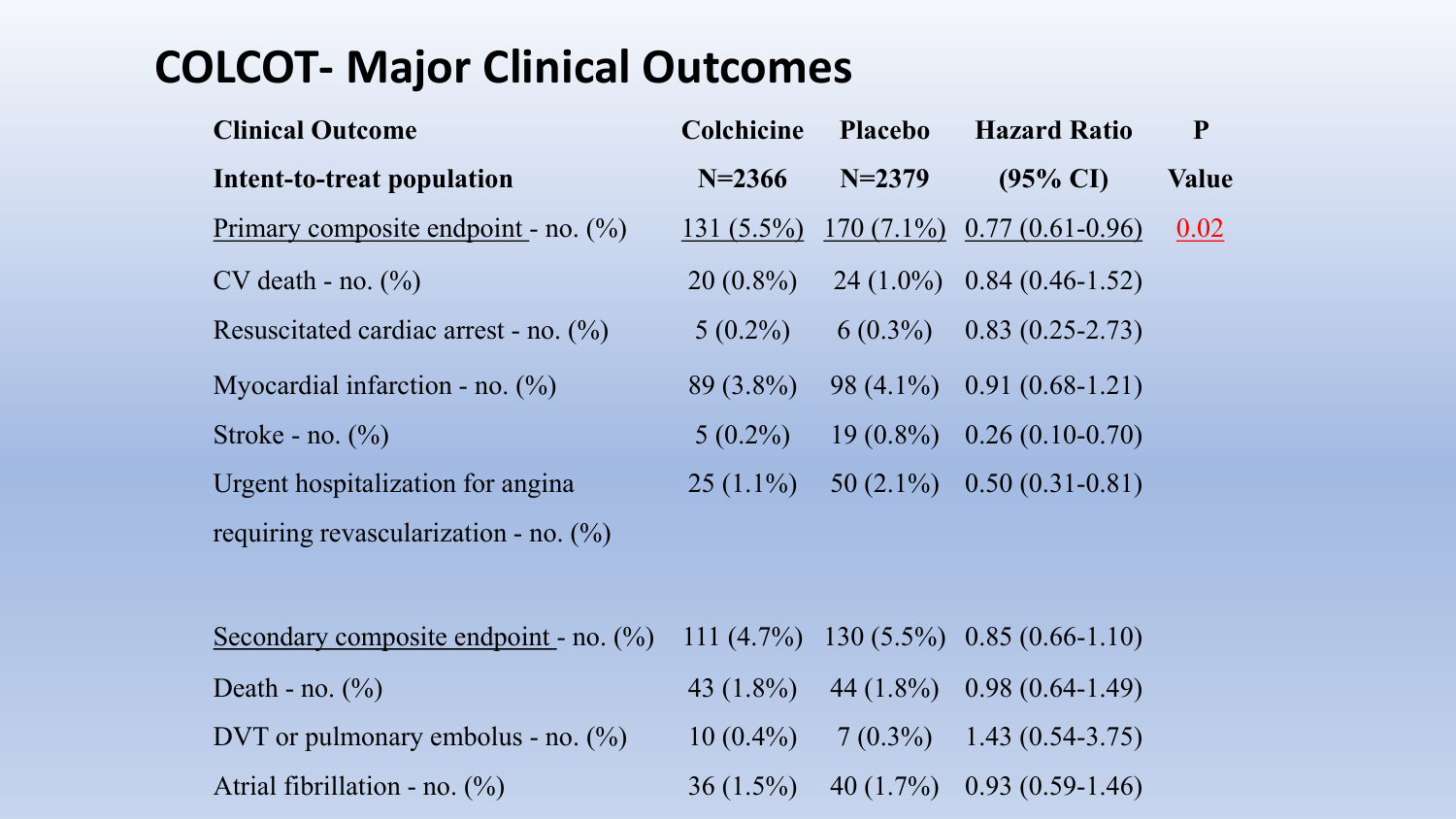# **COLCOT- Conclusion**

• Colchicine 0.5 mg/day significantly reduces the risk of first and total ischemic cardiovascular events by 23% and 34% respectively compared to placebo in patients with a recent myocardial infarction.

• Rates of adverse effects were low, including a small increase in pneumonias  $(0.9 \text{ vs. } 0.4\%)$  but no significant increase in diarrhea with colchicine, on background therapy with aspirin, a 2nd antiplatelet agent and a statin in 99, 98 and 99% of patients.

• The COLCOT results apply to patients who have recently suffered a myocardial infarction. Further research is needed to assess the benefits of colchicine in other high-risk patients.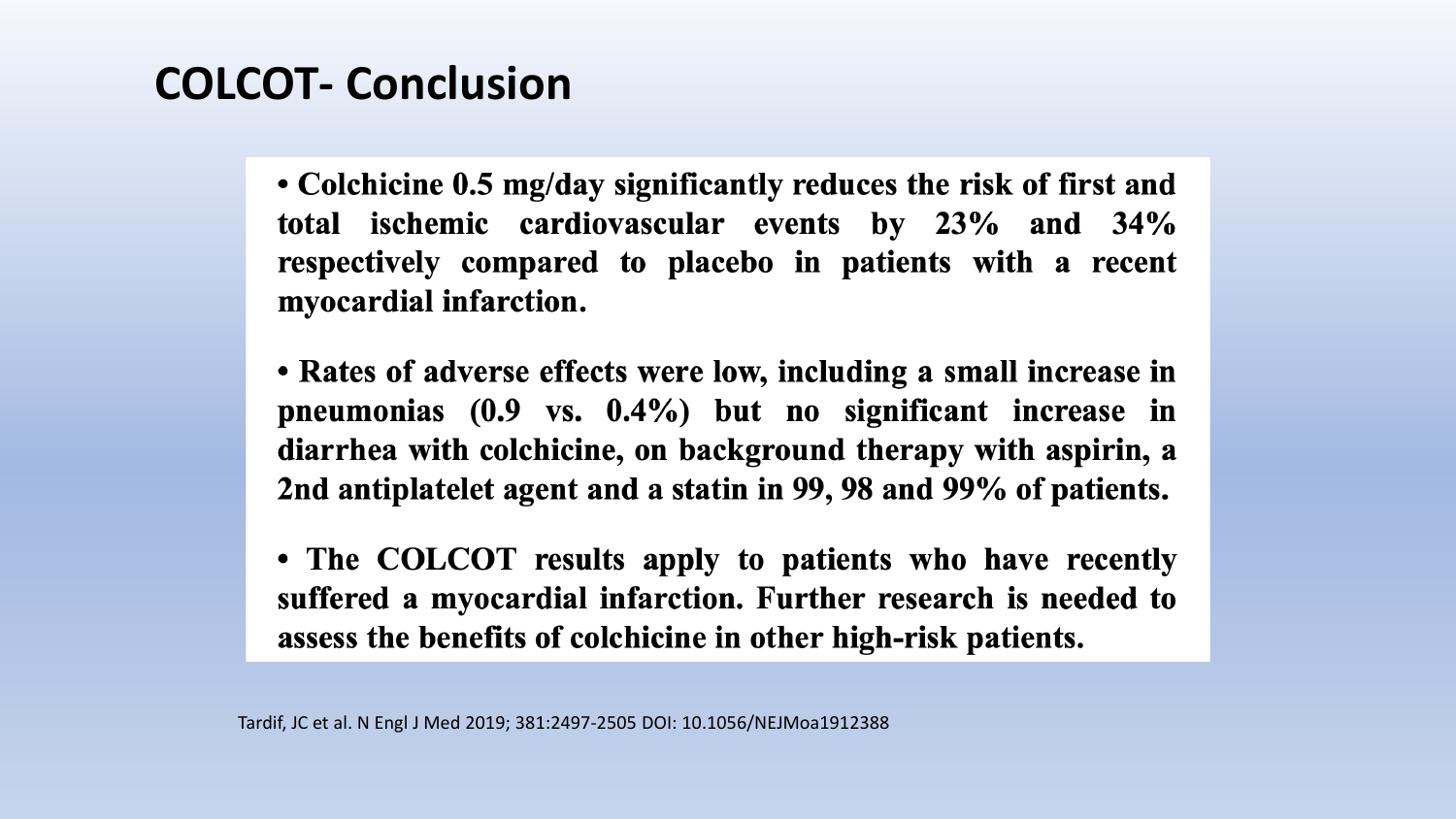# LODO

#### **LODOCO2 - Study design**



**Planned to begin close-out 12 months after the last participant had been randomized\*** *\* If 331 primary events had accrued – sufficient to detect a 30% effect of therapy with 90% power*

Nidorf SM et al. N Engl J Med 2020; 383:1838-1847 DOI: 10.1056/NEJMoa2021372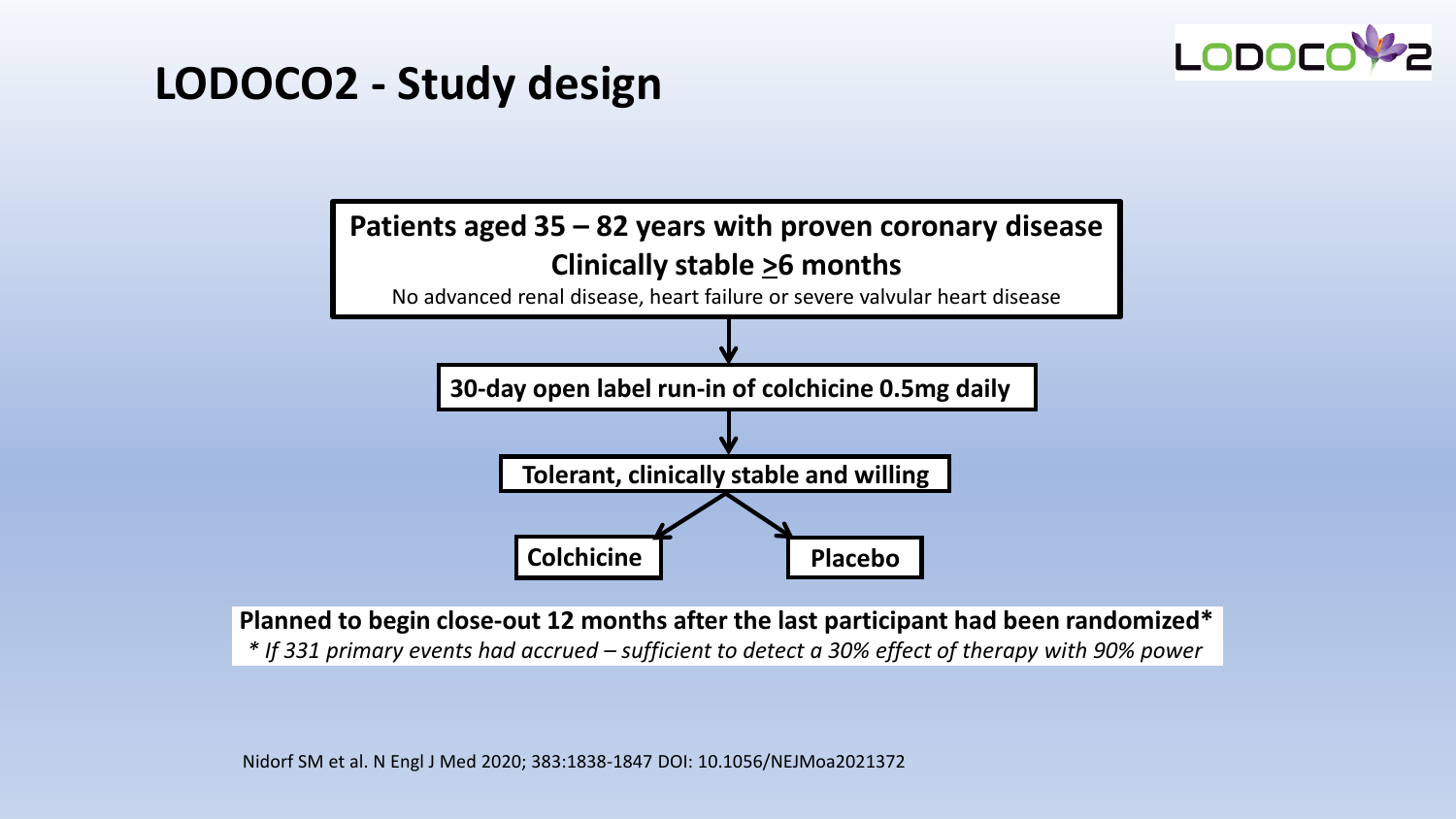# **LODOCO2- Primary end point**

Cardiovascular death, Myocardial infarction, Ischemic stroke or Ischemia-driven coronary revascularization



Nidorf SM et al. N Engl J Med 2020; 383:1838-1847 DOI: 10.1056/NEJMoa2021372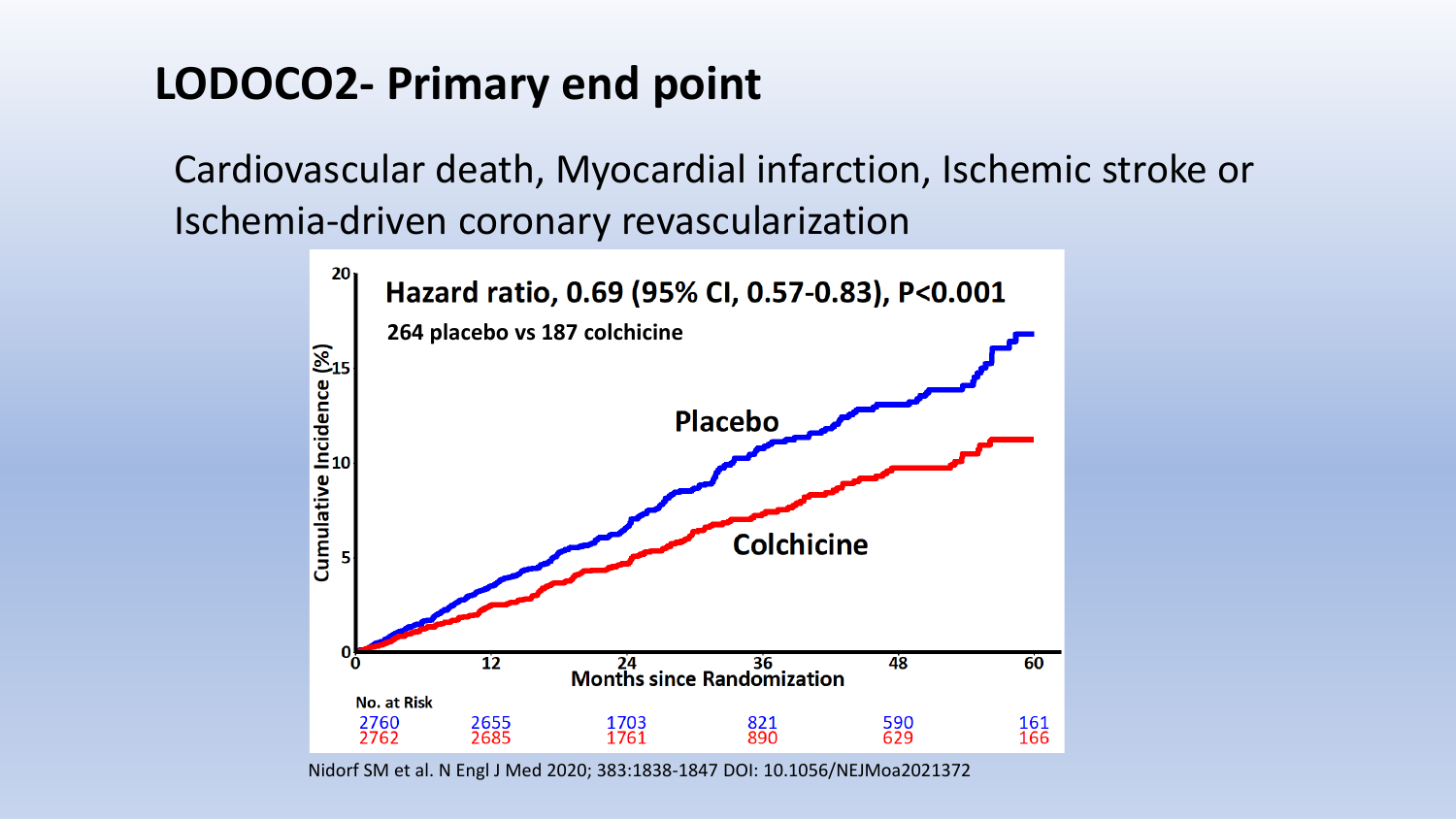# **LODOCO2- Key secondary end point**

Cardiovascular death, Myocardial infarction or Ischemic stroke



Nidorf SM et al. N Engl J Med 2020; 383:1838-1847 DOI: 10.1056/NEJMoa2021372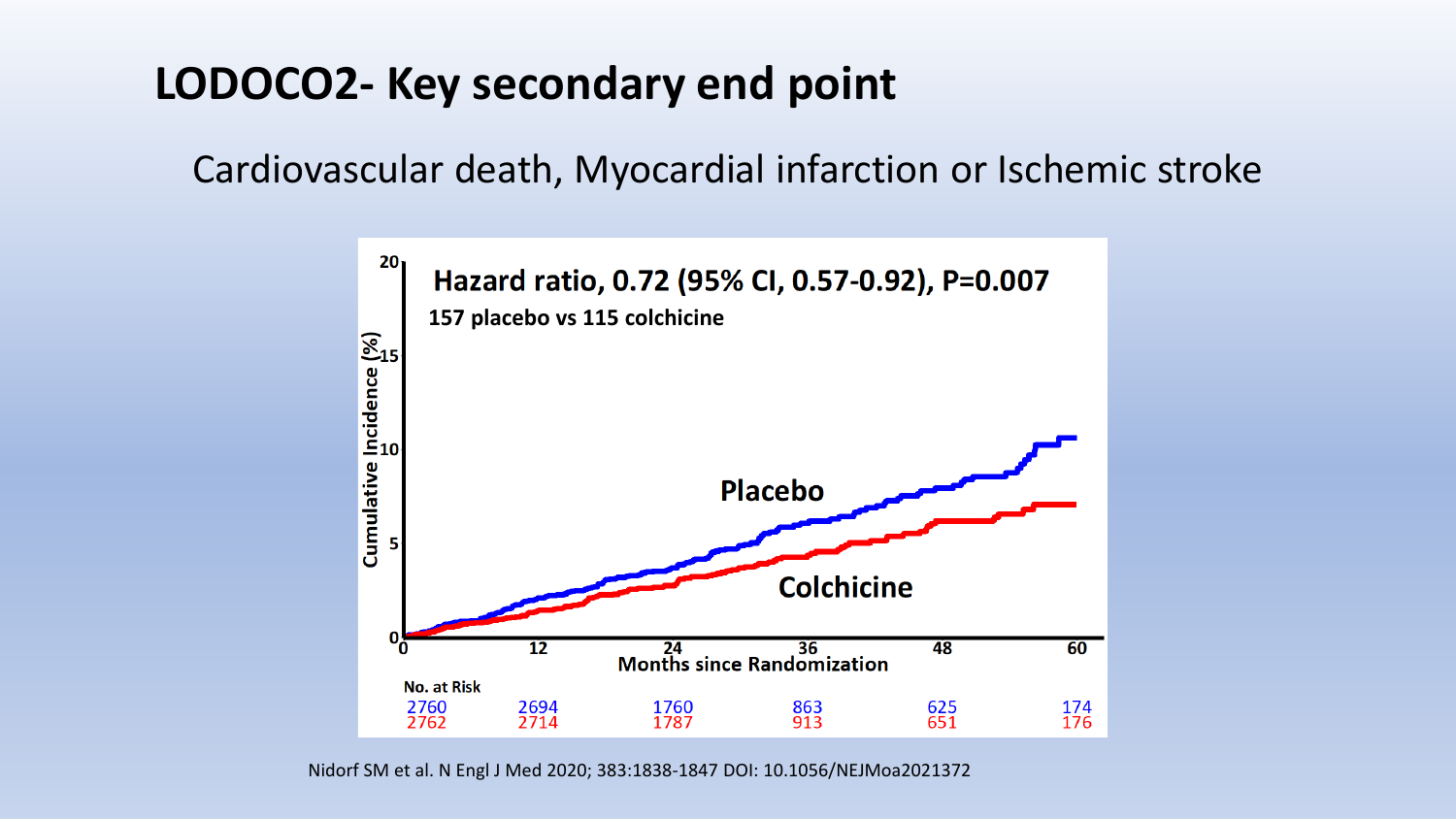# **LODOCO2- Ranked secondary end points**

|                                                                           | <b>Colchicine</b><br>$(N = 2762)$ | Placebo<br>$(N = 2760)$ | <b>Hazard Ratio</b><br>(95% CI) | <b>P</b> Value |
|---------------------------------------------------------------------------|-----------------------------------|-------------------------|---------------------------------|----------------|
| 1. Cardiovascular death, Myocardial infarction,<br>or Ischemic stroke     | 115(4.2)                          | 157(5.7)                | $0.72(0.57 - 0.92)$             | 0.007          |
| 2. Myocardial infarction or Ischemia-driven<br>coronary revascularization | 155(5.6)                          | 224(8.1)                | $0.67(0.55-0.83)$ <0.001        |                |
| 3. Cardiovascular death or Myocardial infarction                          | 100(3.6)                          | 138(5.0)                | $0.71(0.55-0.92)$               | 0.010          |
| 4. Ischemia-driven coronary revascularization                             | 135(4.9)                          | 177(6.4)                | $0.75(0.60-0.94)$               | 0.012          |
| 5. Myocardial infarction                                                  | 83(3.0)                           | 116(4.2)                | $0.70(0.53 - 0.93)$             | 0.014          |
| 6. Ischemic stroke                                                        | 16(0.6)                           | 24(0.9)                 | $0.66(0.35-1.25)$               | 0.198          |
| 7. Death from any cause                                                   | 73(2.6)                           | 60(2.2)                 | $1.21(0.86 - 1.71)$             |                |
| 8. Cardiovascular death                                                   | 20(0.7)                           | 25(0.9)                 | $0.80(0.44 - 1.44)$             |                |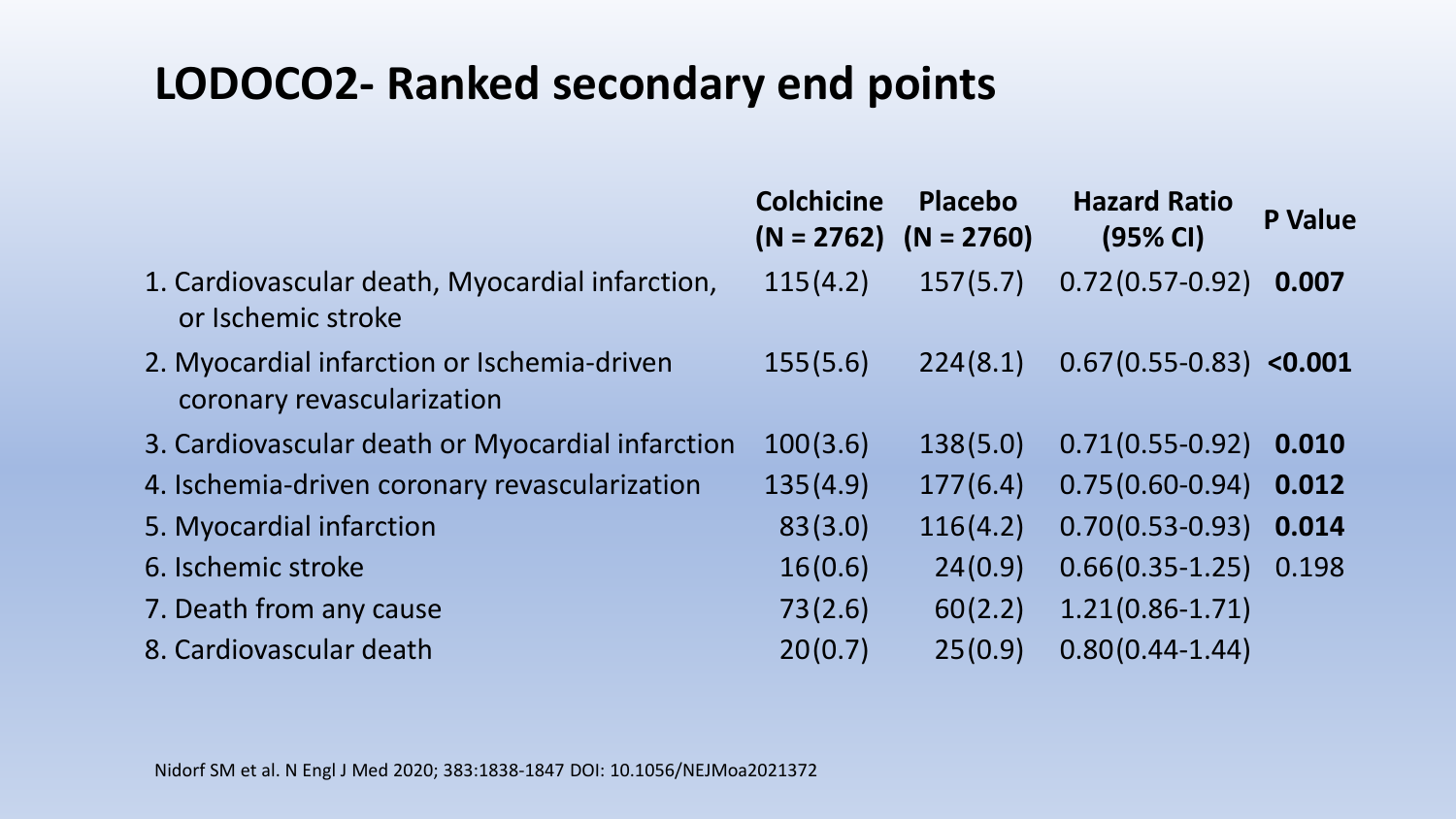# **LODOCO2- Summary**

#### **In patients with chronic coronary disease, low-dose colchicine**

#### 1) Reduced the risk of;

• The primary composite end point

Cardiovascular death, myocardial infarction, ischemic stroke or ischemia-driven coronary revascularization.

#### • Key secondary composite end points

Cardiovascular death, myocardial infarction or ischemic stroke.

#### • Individual secondary end points

Myocardial infarction & Ischemia-driven coronary revascularization.

… with broadly consistent effects across a range of clinical subgroups

#### 2) Was well tolerated and appeared safe

The incidence of premature discontinuation & serious adverse events were both low & equivalent to placebo.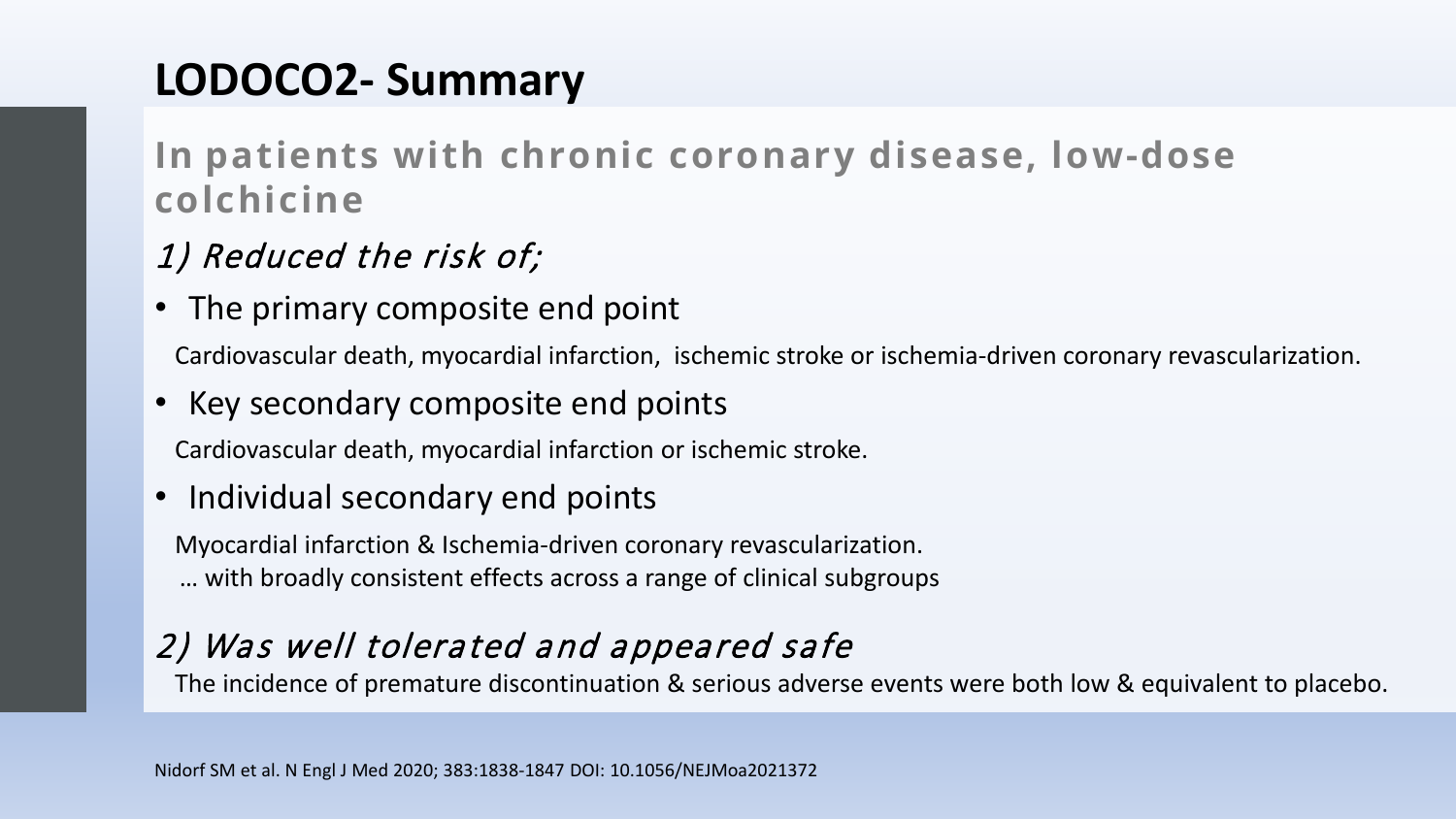## **COLCOT- Adverse Events**

| <b>Safety population</b>             | Colchicine (N=2330) | Placebo $(N=2346)$ | P Value |
|--------------------------------------|---------------------|--------------------|---------|
| Any related AE - no. $(\%)$          | 372 $(16.0\%)$      | 371 (15.8%)        | 0.89    |
| Any SAE - no. $(\%$                  | 383 $(16.4\%)$      | 404 (17.2%)        | 0.47    |
| Gastro-intestinal AE - no. $(\%)$    | 408 (17.5%)         | 414 (17.6%)        | 0.90    |
| Gastro-intestinal $SAE$ – no. $(\%)$ | 46 $(2.0\%)$        | $36(1.5\%)$        | 0.25    |
| Diarrhea AE - no. (%)                | 225 (9.7%)          | 208 (8.9%)         | 0.35    |
| Nausea AE - no. $(\%)$               | 43 $(1.8\%)$        | 24 $(1.0\%)$       | 0.02    |
| Flatulence AE - no. $(\%)$           | $15(0.6\%)$         | $5(0.2\%)$         | 0.02    |
| GI haemorrhage $AE$ - no. $(\%)$     | $7(0.3\%)$          | $5(0.2\%)$         | 0.56    |
| Infection SAE - no. $(\%)$           | 51 $(2.2\%)$        | 38 $(1.6\%)$       | 0.15    |
| Pneumonia SAE - no. (%)              | $21(0.9\%)$         | $9(0.4\%)$         | 0.03    |
| Septic shock SAE - no. (%)           | $2(0.1\%)$          | $2(0.1\%)$         | 0.99    |
| HF hospitalization - no. $(\%)$      | $25(1.1\%)$         | $17(0.7\%)$        | 0.21    |
| Cancer - no. $(\%)$                  | 43 $(1.8\%)$        | 46 $(2.0\%)$       | 0.77    |
| Anemia - no. $(\%)$                  | 14 $(0.6\%)$        | $10(0.4\%)$        | 0.40    |
| Leukopenia - no. (%)                 | $2(0.1\%)$          | $3(0.1\%)$         | 0.66    |
| Thrombocytopenia - no. $(\%)$        | $3(0.1\%)$          | $7(0.3\%)$         | 0.21    |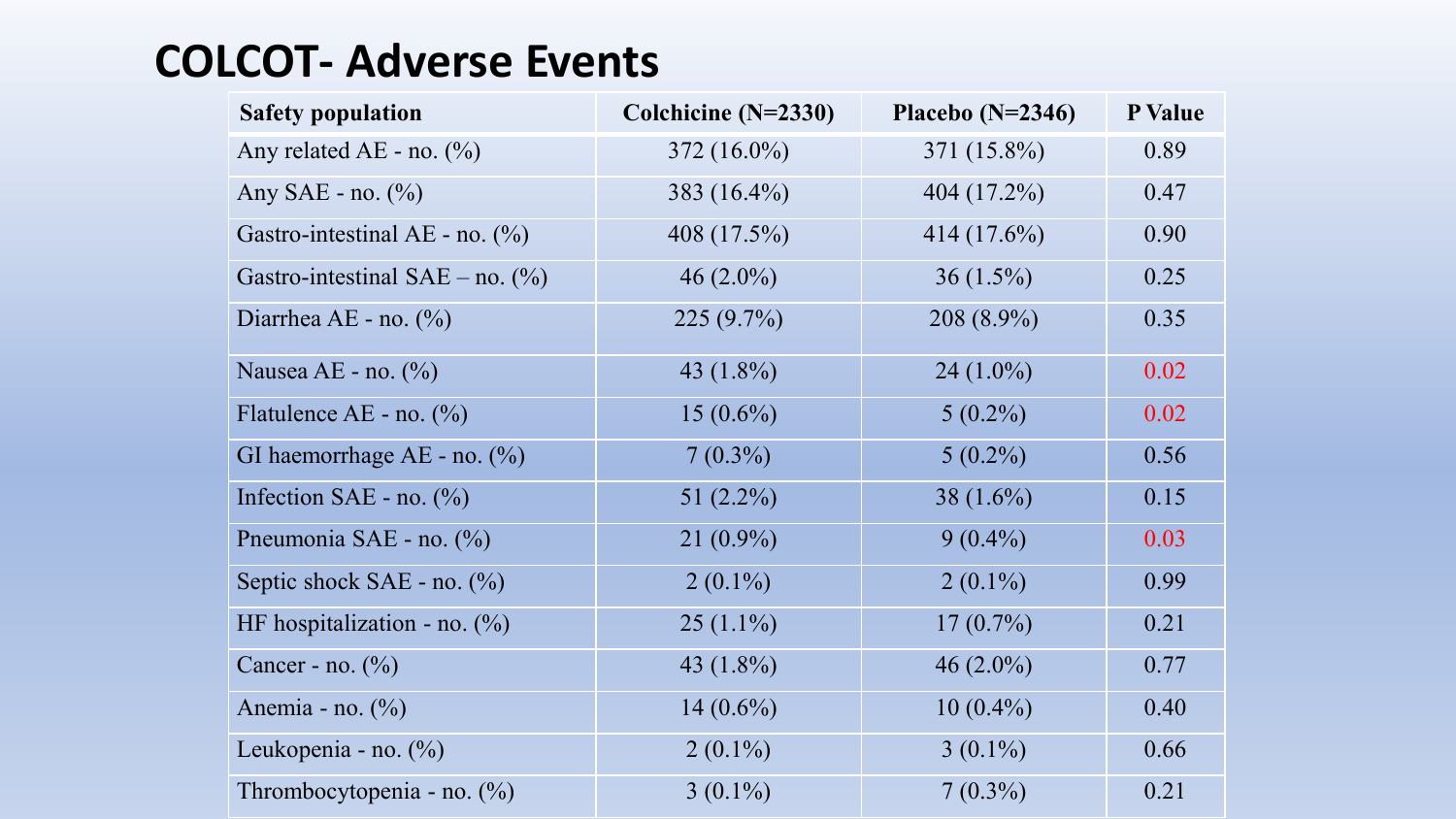#### **LODOCO2- Serious adverse events**

|                                              | <b>Colchicine</b> | <b>Placebo</b> |
|----------------------------------------------|-------------------|----------------|
|                                              | $(N = 2762)$      | $(N = 2760)$   |
| Non-cardiovascular death                     | 53(1.9)           | 35(1.3)        |
| Diagnosis of new cancer                      | 120(4.3)          | 122(4.4)       |
| <b>Hospitalization for infection</b>         | 137(5.0)          | 144(5.2)       |
| Hospitalization for pneumonia                | 46(1.7)           | 55(2.0)        |
| Hospitalization for gastro-intestinal reason | 53(1.9)           | 50(1.8)        |
| Neutropenia                                  | 3(0.1)            | 3(0.1)         |
| Myotoxicity                                  | 4(0.1)            | 3(0.1)         |